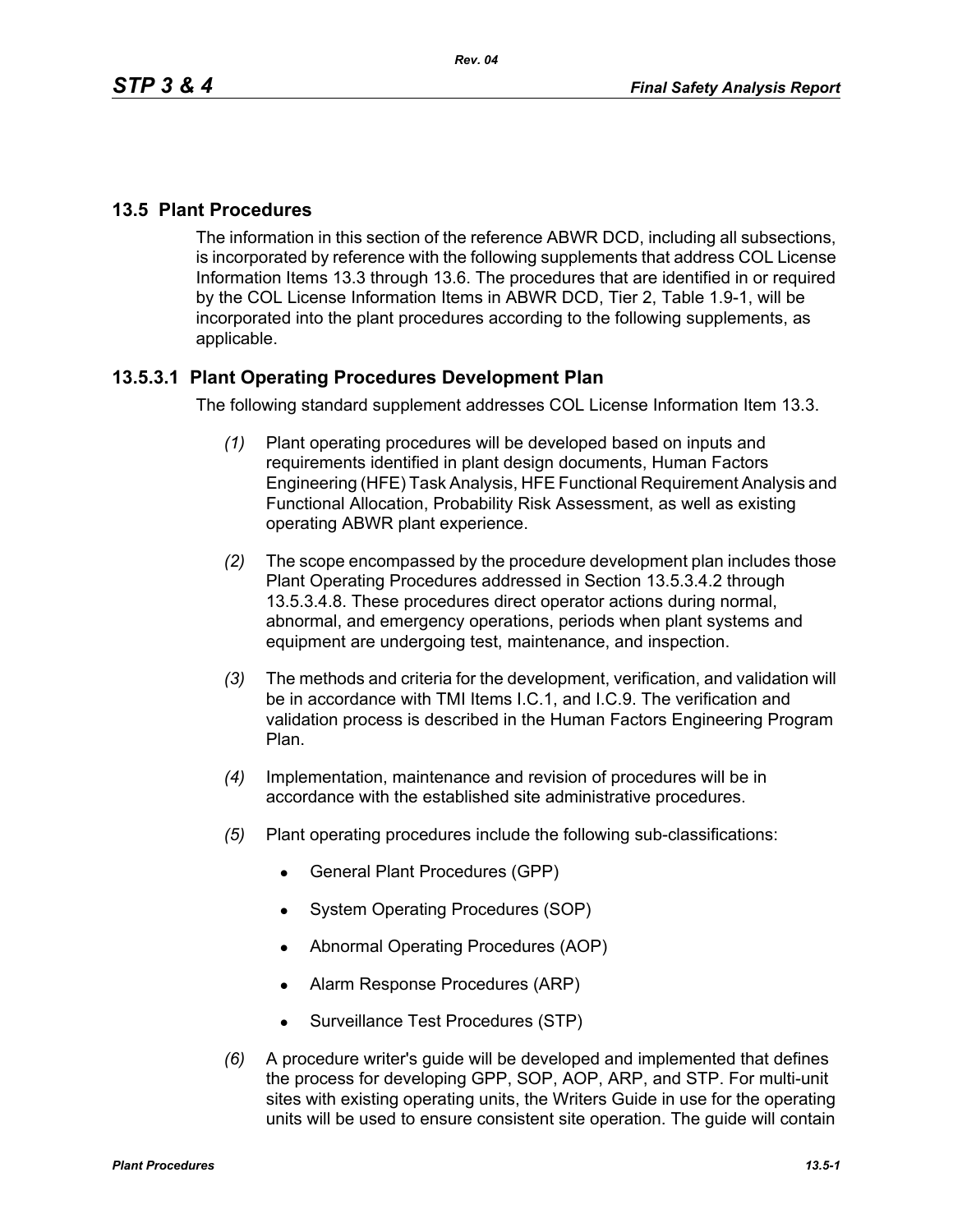sufficiently objective criteria so that procedures developed are complete, accurate, consistent in organization, style, and content, easy to understand. It will provide instructions for procedure content and format, including the writing of action steps and the specification of acceptable acronym lists and acceptable terms to be used.

- *(7)* The content of the GPPs, SOPs, and STPs will incorporate the following elements as applicable.
	- **Title**
	- Discussion
	- **References**
	- Prerequisites
	- Precautions (including warnings, cautions, and notes)
	- Limitations and actions
	- Required operator actions
	- Acceptance criteria (Surveillance Test Procedures only)
	- **References**
	- **Attachments**
- *(8)* The format for the Abnormal Operating Procedures (AOPs) and procedures for other significant events will include the following, as appropriate:
	- Symptoms
	- Automatic actions
	- Immediate operator actions
	- Subsequent operator actions
- *(9)* The format for the Alarm Response Procedures will include the following, as appropriate:
	- Alarm message description
	- Automatic actions
	- Operator actions
	- Probable causes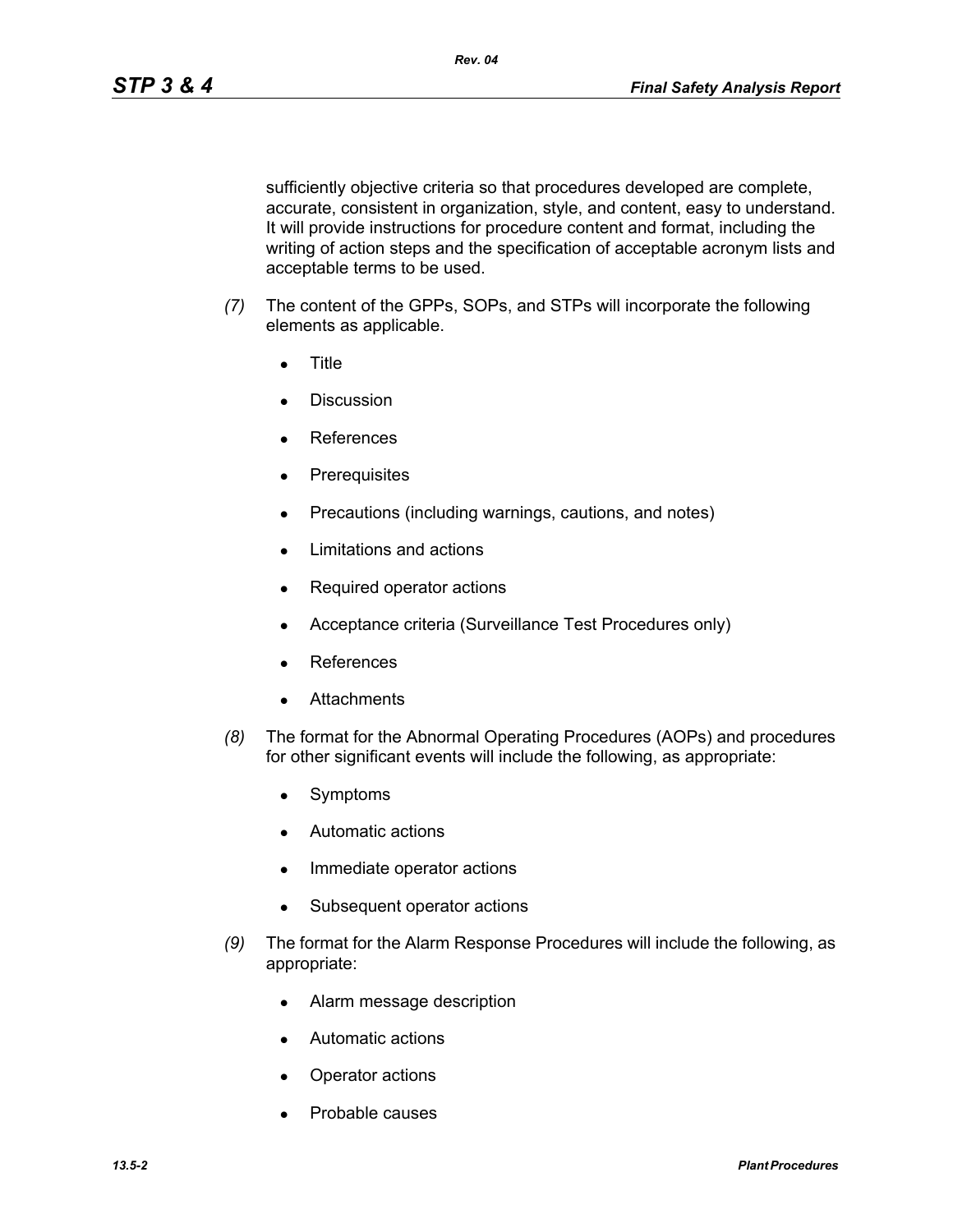# **13.5.3.2 Emergency Operating Procedures**

The following standard supplement addresses COL License Information Item 13.4.

- *(1)* STP will utilize the approved Emergency Procedure Guidelines (EPG) as found in Chapter 18 of the Design Control Documents Tier 2, based on the BWR Owners Group EPG Revision 4.
- *(2)* An A plant specific Emergency Operating Procedure (EOP) writer's guide will be developed and implemented. The writer's guide will contain objective criteria that will require that the emergency procedures are consistent in organization, style, content, and usage of terms. Guidance for the development of EOP's will come from NUREG-0899, NUREG-1358 (including Supplement 1) and NUREG/CR-5228.
- *(3)* EOPs will be in a symptom-based format with clearly specified entry conditions that provide the operator guidance in response to upset plant conditions in which one or more key variables are out of limits, regardless the cause.
- *(4)* STP Plant Specific Technical Guidelines (PSTGs) will be generated based on analysis of transients and accidents that are specific to a site plant design and operating philosophy. The PSTGs will be derived from the ABWR EPGs.
- *(5)* As part of the emergency procedure development, a document will be generated identifying any significant deviations from the approved EPGs (including identification of additional equipment beyond that identified in the approved guidelines), along with all necessary engineering evaluations or analyses to support the adequacy of each deviation. As part of this evaluation a determination whether these deviations impact the analysis of controls and indications identified in Appendix 18 F of the Design Control Document Tier-2 will be performed.
- *(6)* Site-specific calculations will be performed to support generation of the curves and limits utilized in the EOPs.
- *(7)* EOPs will support the Plant Operations Training Program. They are verified and validated in the HFE program and evaluated in the STP Human Factors Engineering Program. The EOPs will also be completed in time to support the Plant Operations Training Program. The Procedure Generation Package (PGP) for EOPs will be submitted to the NRC 3 months prior to formal operator training on EOPs.
- *(8)* Implementation, maintenance, and revision of procedures will be in accordance with the established site administrative procedures.

### **13.5.3.3 Implementation of the Plan**

The following standard supplement addresses COL License Information Item 13.5.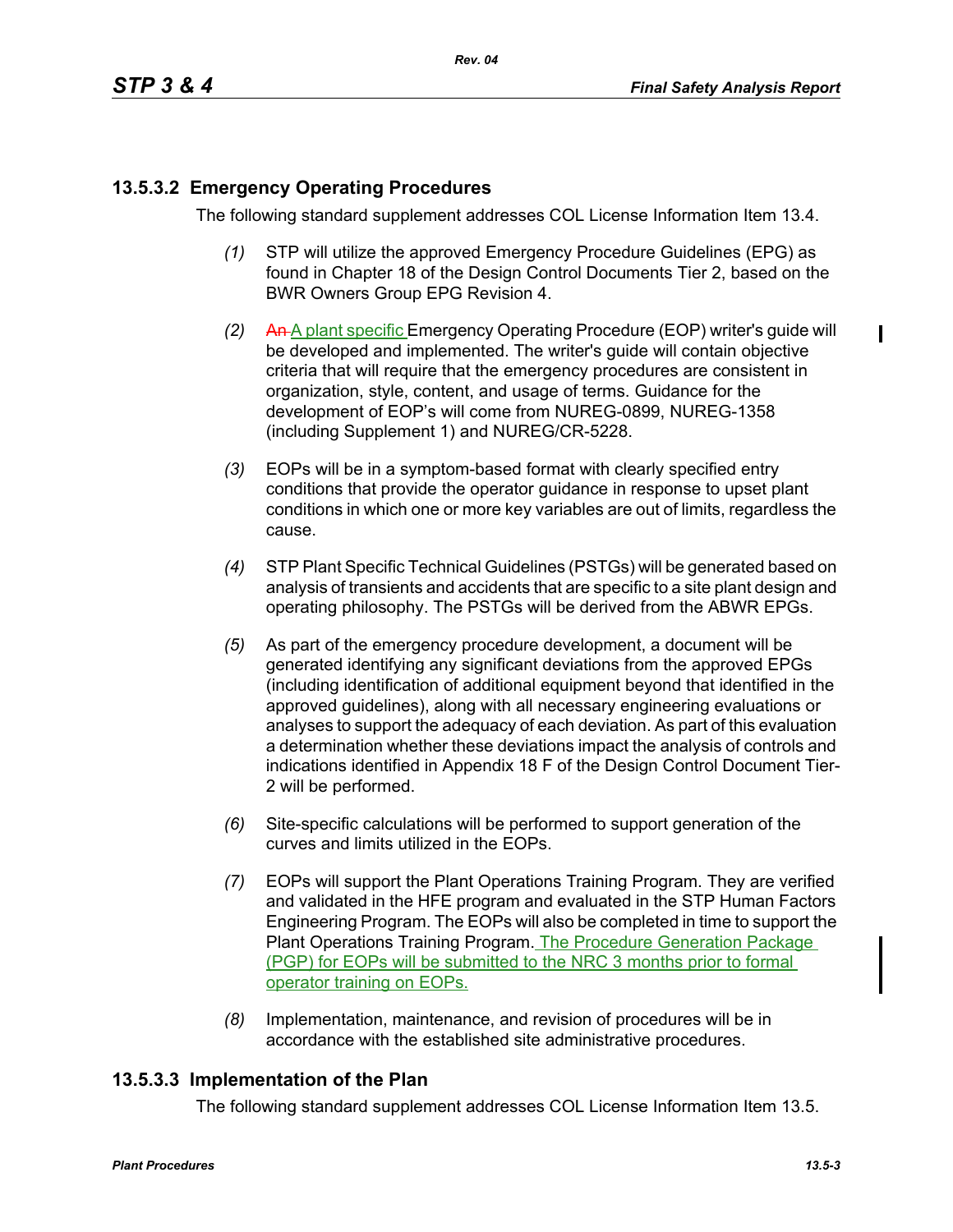## **13.5.3.3.1 Administrative Procedures**

- *(1)* Administrative procedures are those procedures that (a) provide the administrative controls with respect to performing activities or evolutions, and (b) define and provide controls for operational activities of the plant staff. Examples of procedures that fall in this category are identified in section 13.5.3.4.1.
- *(2)* Regulatory Guide (RG) 1.33, Rev. 2, will be used as a guide for the preparation of plant administrative policies and procedures. The requirements of the STP FSAR 17.2 (Quality Assurance During the Operations Phase) will be met for those systems and components listed in section 13.5.3.4.1 to which 10 CFR 50 Appendix B requirements apply.
- *(3)* Administrative procedures will be developed based upon the experiences of other STP operating plants and will be consistent with STP guidelines.  $\rightarrow$ review will be performed to ensure that the existing administrative procedures are consistent with the STP FSAR. Should any changes be necessary to those procedures as a result of STP unique features, the procedures will be updated using the existing procedure change process.
- *(4)* Where no applicable STP guidelines are available, procedures will be prepared following the guidelines listed above and will be issued six months prior to the commencement of the Preoperational Test Program.
- *(4)* (5) The responsibility for preparing, maintaining and approving plant procedures will be assigned by an STP administrative procedure. Procedures will be assigned to an STP organization and manager based on content, intended user, and importance to plant operation. Safety-related procedures will be reviewed by the Plant Operations Review Committee (PORC) and approved by the Plant Manager.

### **13.5.3.3.2 Maintenance and Other Procedures**

- *(1)* Procedures under this category address specific site-wide programs as they relate to maintenance and general operations. Procedures in this category are normally developed consistent with STP guidelines and based on the experiences of other operating plants.
- *(2)* A list of typical procedures included in the scope of the Maintenance and Other Operating Procedures is provided in Section 13.5.3.4.2 and 13.5.3.4.3. It is not necessary for all the procedures to contain titles exactly as listed, but all systems, evolutions, and events listed that are applicable to the ABWR certified design will be covered.
- *(3)* The existing procedures in use at STP 1 & 2 will be used to ensure consistent site operation. A review will be performed to ensure that the existing administrative procedures are consistent with the STP 3 & 4 FSAR. Should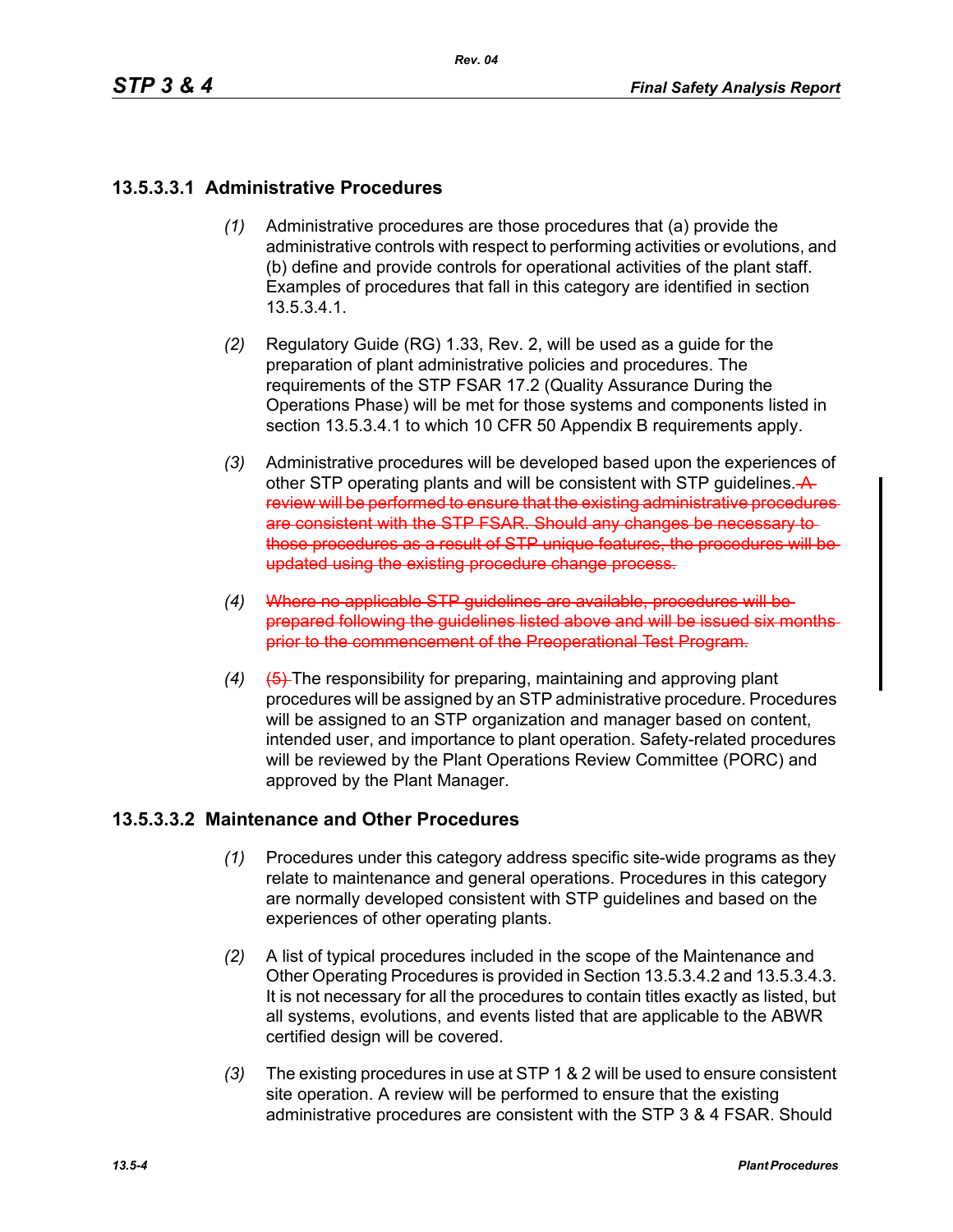any changes be necessary to those procedures as a result of ABWR unique features, the procedures will be updated using the existing procedure change process.

*(4)* STP procedures will be prepared following the STP guidelines listed above and be issued six months prior to the commencement of the Preoperational Test Program.

#### **13.5.3.4 Procedures Included In Scope Of Plan**

The following standard supplement addresses COL License Information Item 13.6.

*Rev. 04*

The following is a list of typical procedures that will be included in the scope of the Plant Procedures Development Plan. It is not necessary for all the procedures to contain titles exactly as listed, but all systems, evolutions, and events listed that are applicable to the ABWR nuclear power station will be covered.

#### **13.5.3.4.1 Administrative Procedures**

Administrative Procedures are those procedures that (1) provide the administrative controls with respect to performing activities or evolutions and (2) define and provide controls for operational activities of the plant staff. These include:

- *(1)* Control ( i.e. control of activies or evolutions)
	- Procedure review and approval
	- Equipment control procedures
	- <sup>z</sup>Control of maintenance and modifications
	- Fire protection procedures
	- Crane operation procedures
	- Temporary changes to procedures
	- Temporary procedures
	- Special orders of a transient or self-cancelling character
- *(2)* Specific Procedures (i.e. operational activities for plant staff)
	- Standing orders to shift personnel including the authority and responsibility of the shift supervisor, licensed senior reactor operator in the control room, control room operator, and shift technical advisor
	- A process for implementing the safety/security interface requirements of 10 CFR 73.58.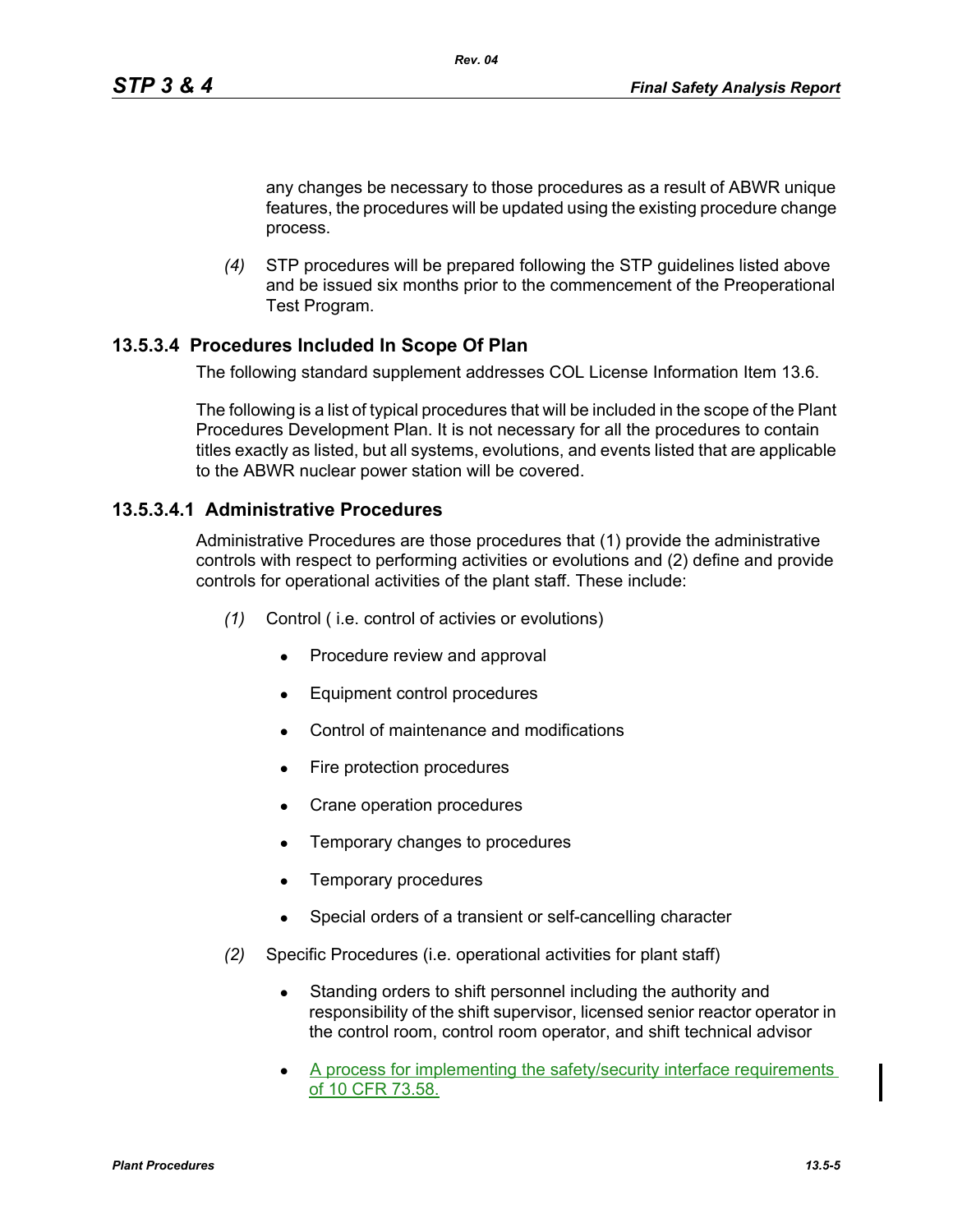- Assignment of shift personnel to duty stations and definition of "surveillance area"
- Shift relief and turnover
- Fitness for duty
- Control room access
- Limitations on work hours
- Feedback of design construction and applicable important industry and operation experience
- Shift Supervisor administrative duties
- Verification of correct performance of operating activities

### **13.5.3.4.2 Maintenance and Other Operating Procedures**

Procedures will be provided to guide operation during maintenance and modification procedures that require operator actions to be taken in the main control room or remote shutdown panel including the following:

- *(1)* Exercising of equipment that is normally idle but that must operate when required
- *(2)* Removal of reactor head
- *(3)* Plant radiation protection procedures
- *(4)* Emergency preparedness procedures
- *(5)* Instrument calibration and test procedures
- *(6)* Chemical-radiochemical control procedures
- *(7)* Radioactive waste management procedures
- *(8)* Maintenance and modification procedures
- *(9)* Material control procedures
- *(10)* Precautions for performing testing, maintenance and inspections of Main Control Room and Remote Shutdown control panels
- *(11)* Activation and implementation of the facility emergency plan

#### **13.5.3.4.3 Radiation Control Procedures**

The following procedures will be provided as discussed in Section A 7(d) of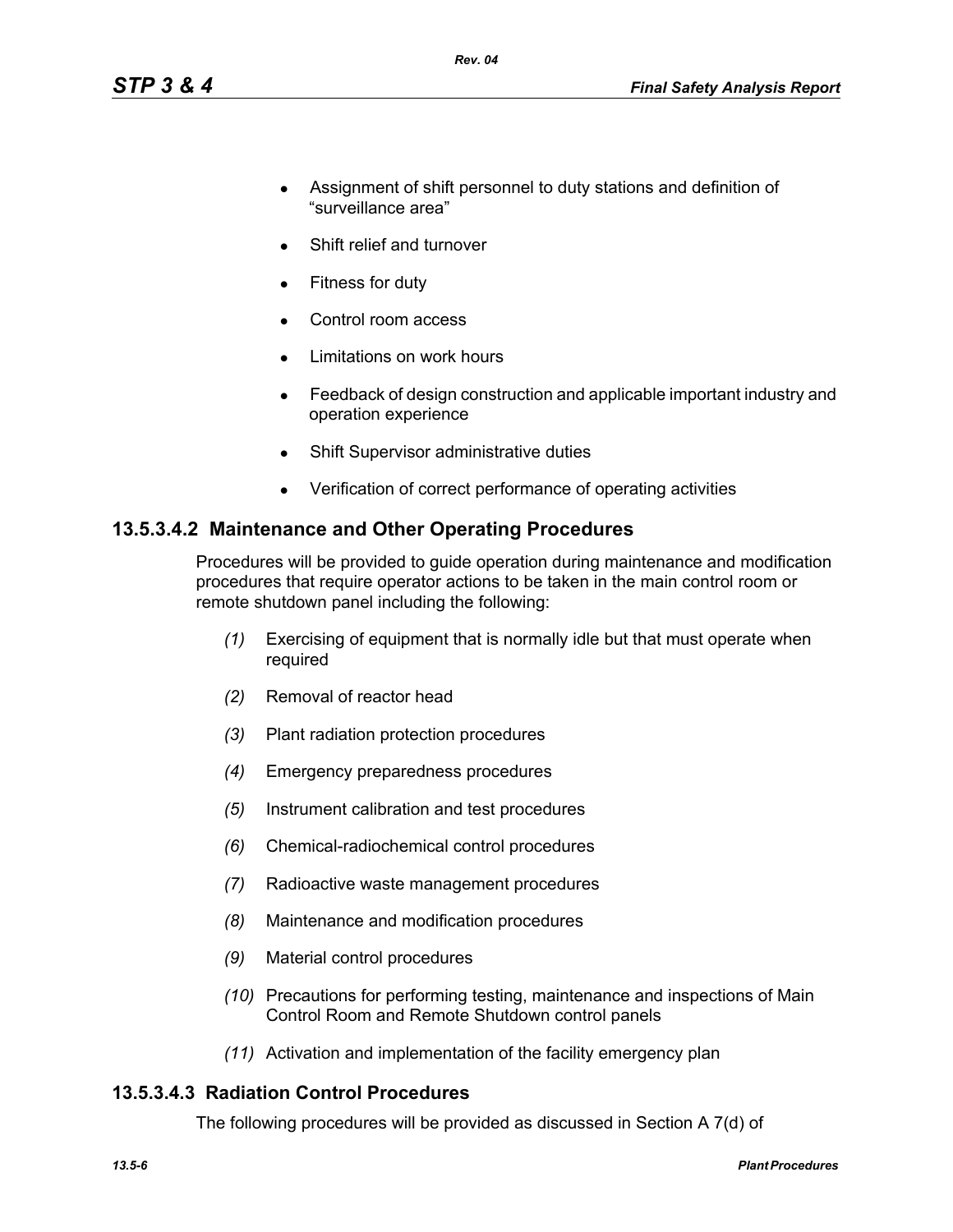ANSI/ANS-3.2

- *(1)* Mechanical vacuum pump operation
- *(2)* Air ejector operation
- *(3)* Packing steam exhauster operation
- *(4)* Sampling
- *(5)* Air ejection, ventilation, and stack monitor
- *(6)* Area radiation monitoring system operation
- *(7)* Process radiation monitoring system operation
- *(8)* Meteorological monitoring
- *(9)* Discharge of effluents
- *(10)* Dose calculations

Equipment-specific requirements (items 1 through 7) will be addressed in the System Operating Procedures and elements that must be incorporated for the entire site (items 8 through 10) will be addressed in Administrative or Maintenance Procedures.

### **13.5.3.4.4 General Plant Procedures**

Integrated operating procedures provide instruction for the integrated operation of the plant. As discussed in Section A5 of ANSI/ANS-3.2, typical integrated operating procedures will include evolutions listed below:

- *(1)* Cold Shutdown to Hot Standby
- *(2)* Hot Shutdown to Startup
- *(3)* Recovery from Reactor Trip
- *(4)* Operation at Hot Standby
- *(5)* Turbine Startup and Synchronization of Generator
- *(6)* Changing Load and Load Following
- *(7)* Power Operation and Process Monitoring
- *(8)* Power Operation with Less than Full Reactor Coolant Flow
- *(9)* Plant Shutdown to Hot Standby
- *(10)* Hot Standby to Cold Shutdown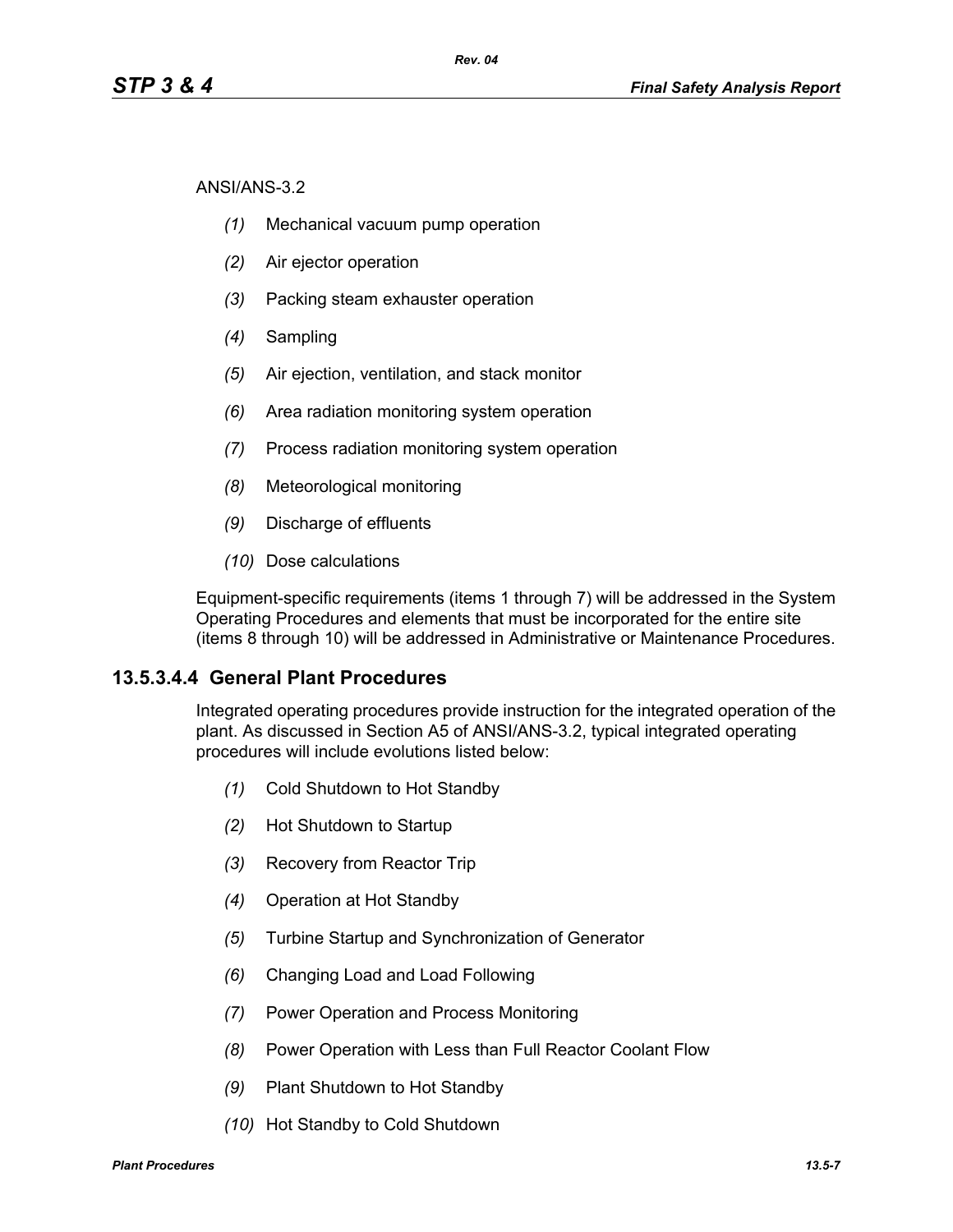- *(11)* Preparation for Refueling and Refueling Equipment Operation
- *(12)* Refueling and Core Alternations

## **13.5.3.4.5 System Operating Procedures**

Instructions for energizing, filling, venting, draining, starting up, shutting down, changing modes of operation, returning to service following testing (if not contained in the applicable testing procedure), and other instructions appropriate for operation of systems and prevention of water hammer will be delineated in System Operating Procedures. As discussed in Section A3 of ANSI/ANS-3.2, typical System Operating Procedures are listed below:

- *(1)* Nuclear Steam Supply System (Vessel and Recirculating System)
- *(2)* Control Rod Drive System
- *(3)* Reactor Water Cleanup System
- *(4)* Standby Liquid Control System
- *(5)* Residual Heat Removal System
- *(6)* High Pressure Core Flooder System
- *(7)* Reactor Core Isolation Cooling
- *(8)* Automatic Depressurization System
- *(9)* Reactor Building Cooling Water System
- *(10)* Containment
	- Maintaining Integrity
	- **Containment Ventilation System**
	- $\bullet$  Inerting and Deinerting
- *(11)* Fuel Pool Cooling and Cleanup System
- *(12)* Main Steam System
- *(13)* Turbine/Generator System
- *(14)* Condensate System
- *(15)* Feedwater System
- *(16)* Makeup Water System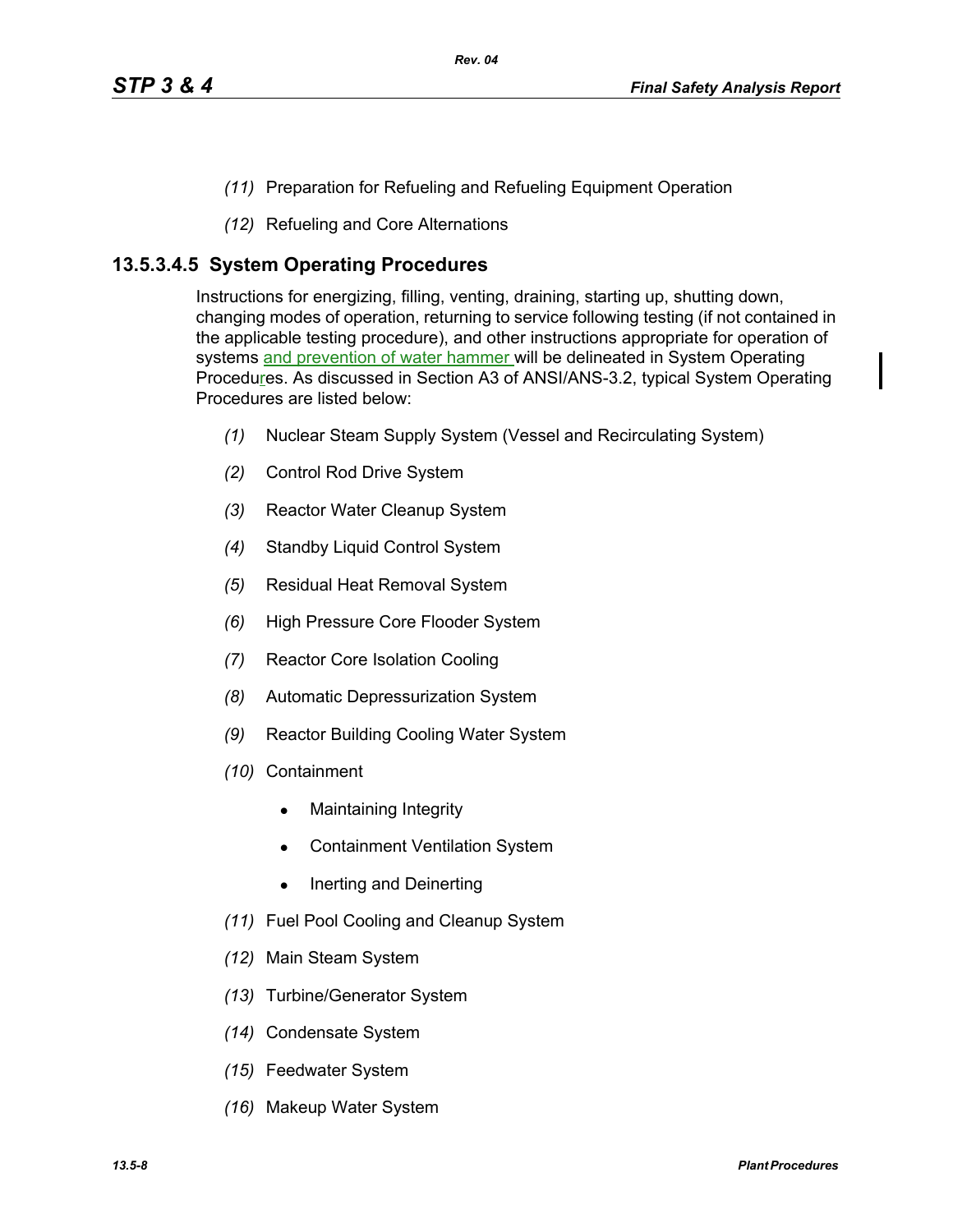- *(17)* Reactor Building Service Water System
- *(18)* Turbine Building Service Water
- *(19)* Reactor Building HVAC System
- *(20)* Control Building HVAC System
- *(21)* Radwaste HVAC System
- *(22)* Standby Gas Treatment System
- *(23)* Instrument Air System
- *(24)* Electrical System
	- Offsite: Circuits between offsite transmission network and the onsite Class 1E distribution system
	- Onsite: Emergency Power Sources (e.g., Diesel generator, batteries)
		- –- AC System
		- –- DC System
- *(25)* Neutron Monitoring System
	- Startup Range Neutron Monitoring System
	- Power Range Neutron Monitoring System
	- Traversing In-core Probe System
- *(26)* Reactor Protection System
- *(27)* Rod Worth Minimizer

#### **13.5.3.4.6 Alarm Response Procedures**

Procedures will be prepared for off-normal or alarm conditions that require operator action in the Main Control Room. An individual procedure will be written for each annunciator window containing instructions for each alarm associated with that window which is important to safety or the operation of the power plant. These instructions will normally contain (1) the meaning of the alarm, (2) the source of the signal, (3) the immediate action that is to occur automatically, (4) the immediate operator action, and (5) the long-range actions. If more than one alarm applies to a given procedure, repetition of the procedure may not be required if the applicable annunciators are listed at the beginning of the procedure.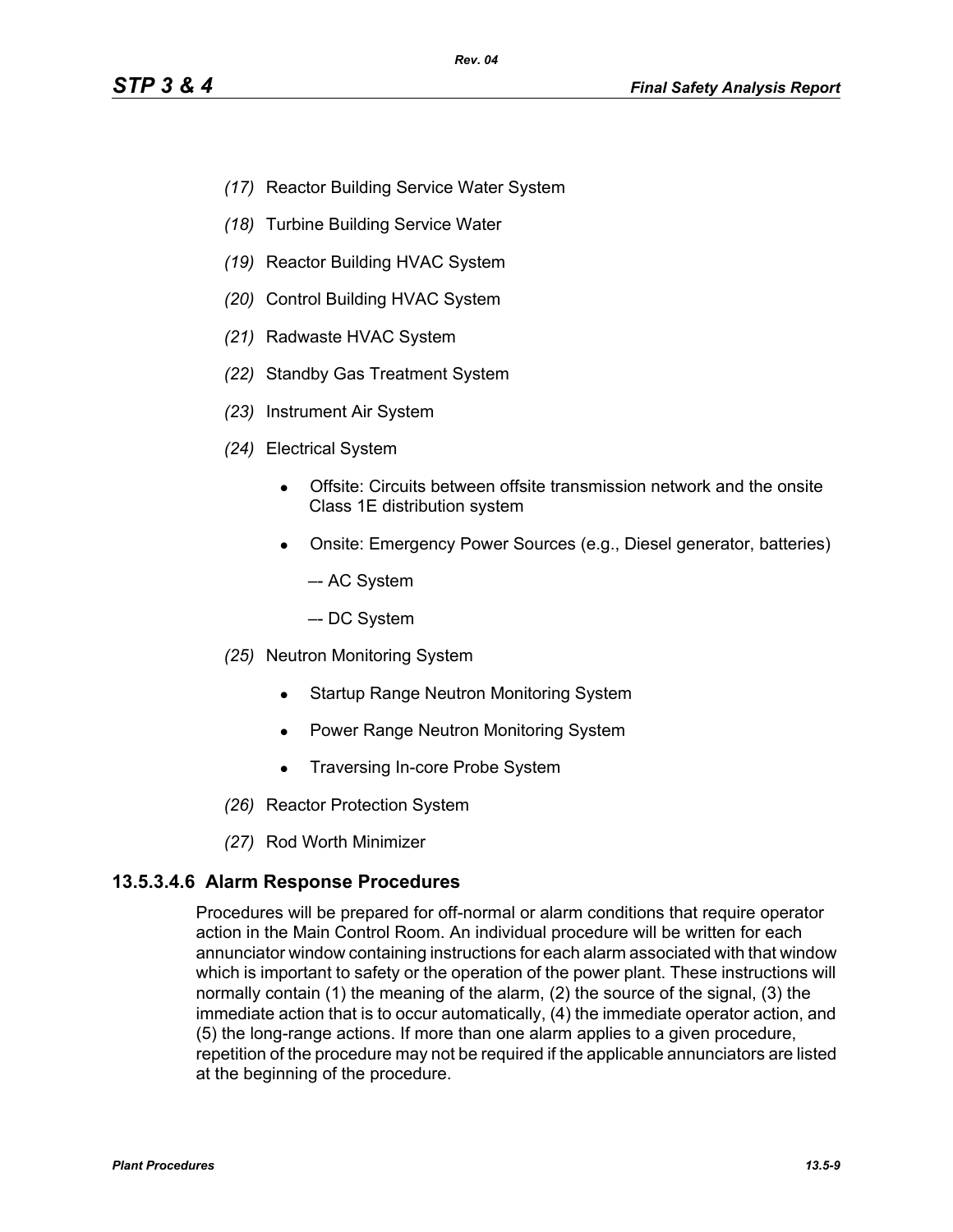Included in this procedure group will be specific guidance specifying operator actions in response to prolonged low level reactor coolant system leakage below Technical Specifications limits.

## **13.5.3.4.7 Abnormal Operating Procedures**

 As discussed in Section A 10 of ANSI/ANS-3.2, procedures will be provided to guide operation for significant events. Examples of such events are listed below.

- *(1)* Loss of Coolant (inside and outside primary containment, response to large and small breaks, including leak-rate determination)
- *(2)* Loss of Instrument Air
- *(3)* Loss of Electrical Power (or degraded power sources or both)
- *(4)* Loss of Core Coolant Flow
- *(5)* Loss of Condenser Vacuum
- *(6)* Loss of Containment Integrity
- *(7)* Loss of Service Water
- *(8)* Loss of Shutdown Cooling
- *(9)* Loss of Component Cooling System or Cooling to Individual Components
- *(10)* Loss of Feedwater or Feedwater System Failure
- *(11)* Loss of Protective System Channel
- *(12)* Miss-positioned Control Rod or Rods or Rod Drops
- *(13)* Inability to Drive Control Rods
- *(14)* Conditions Requiring Use of Standby Liquid Control System
- *(15)* Fuel Cladding Failure or High Activity in Reactor Coolant or Offgas
- *(16)* Fire in Control Room or Forced Evacuation of Control Room
- *(17)* Turbine and Generator Trips
- *(18)* Malfunction of Automatic Reactivity Control System
- *(19)* Malfunction of Pressure Control System
- *(20)* Reactor Trip
- *(21)* Plant fires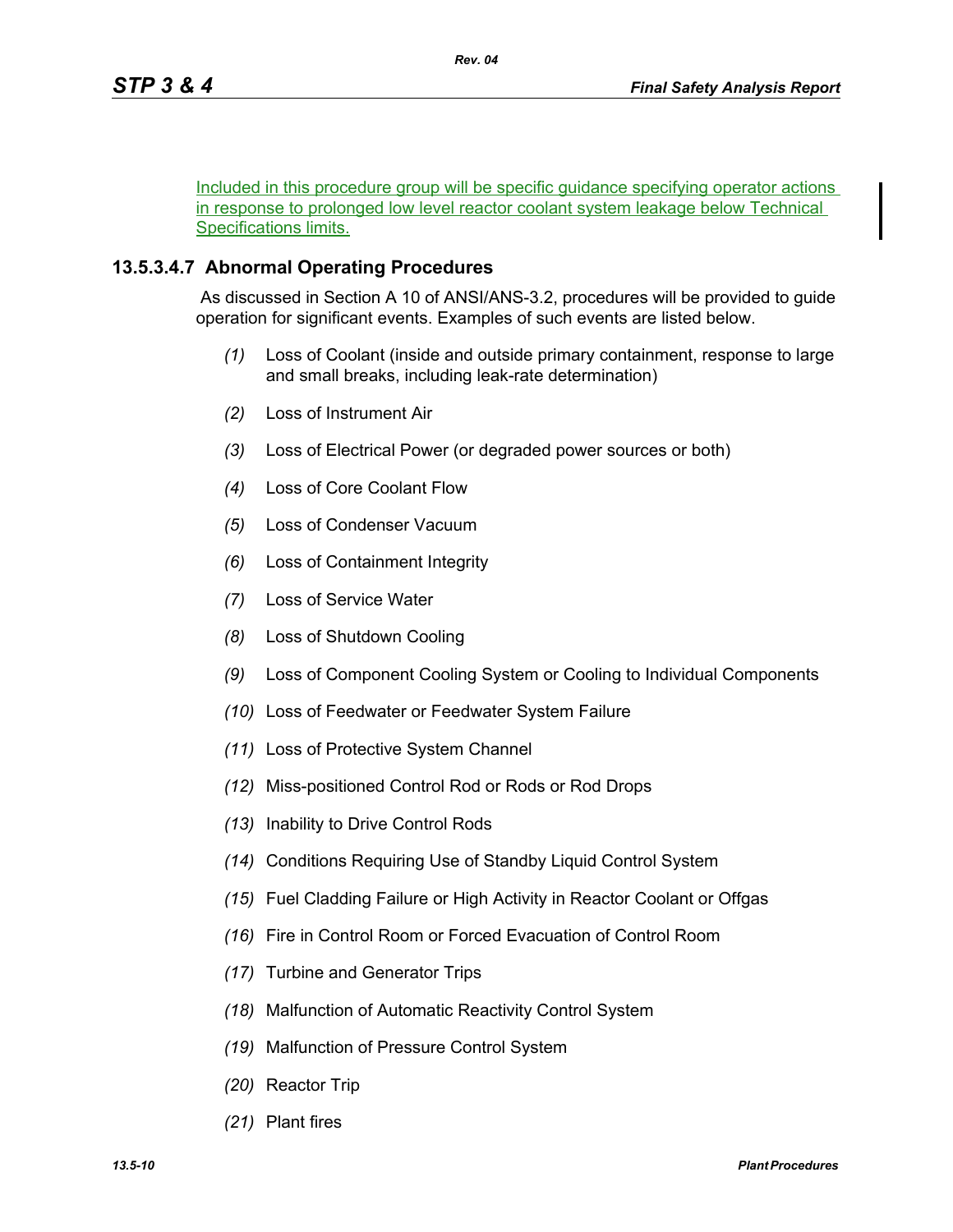- *(22)* Acts of Nature (e.g., Tornado, flood, dam failure, earthquake)
- *(23)* Irradiated Fuel Damage While Refueling
- *(24)* Abnormal Releases of Radioactivity
- *(25)* Intrusion of Demineralizer Resin into Primary System
- *(26)* Hydrogen Explosions
- *(27)* Containment Isolation (including reopening of individual isolation valve following reset of safety injection or containment isolation valves)
- *(28)* Loss of Annunciators
- *(29)* Safe shutdown and cool-down under degraded core conditions (may be included in EOP actions)
- *(30)* Other expected transients that may be applicable

#### **13.5.3.4.8 Calibration, Inspection, and Test Procedures**

Procedures will be prepared for each surveillance test, inspection, or calibration required by Technical Specifications. As discussed in Section A8 of ANSI/ANS-3.2, examples of topics covered by surveillance test procedures are listed below:

- *(1)* Containment Leak Rate and Penetration Leak Rate Tests\*
- *(2)* Containment Isolation Tests
- *(3)* Containment Vacuum Breaker Tests
- *(4)* Containment Spray System Tests
- *(5)* Standby Gas Treatment System Tests (including filter tests)
- *(6)* Emergency Service Water System Functional Tests
- *(7)* Main Steam Isolation Valve Tests
- *(8)* Fire Protection System Functional Tests
- *(9)* Containment Monitoring System Tests
- *(10)* Emergency Core Cooling System Tests
- *(11)* Control Rod Operability and Scram Time Tests
- *(12)* Reactor Protection System Tests and Calibrations
- *(13)* Rod Block Tests and Calibrations

I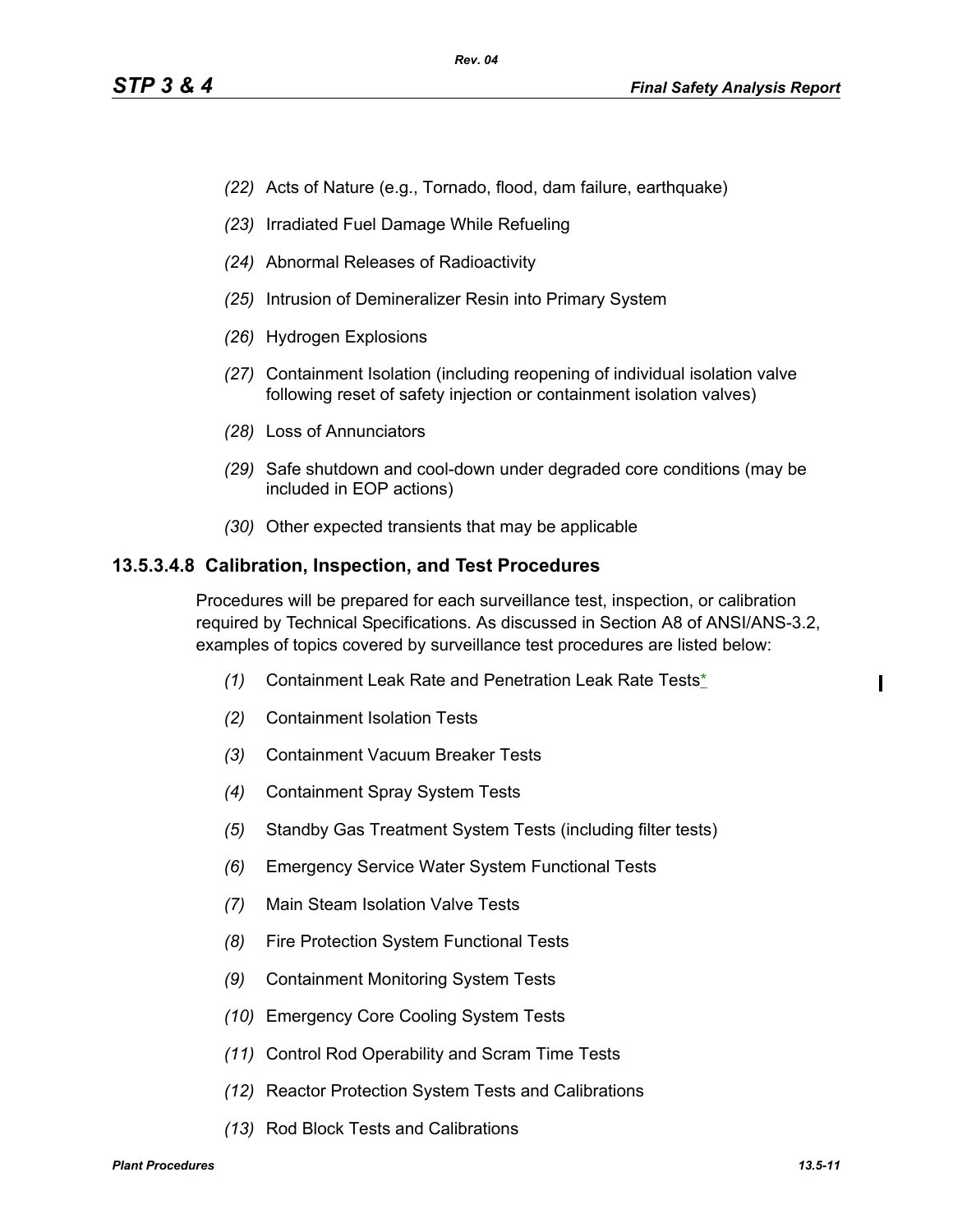- *(14)* Refueling System Circuit Test
- *(15)* Standby Liquid System Tests
- *(16)* Core Thermal Limit Checks and Core Flux Monitor Calibrations
- *(17)* Emergency Power Tests
- *(18)* Reactor Core Isolation Cooling Tests
- *(19)* NSSS Pressurization and Leak Detection
- *(20)* Inspection of Reactor Coolant System Pressure Boundary
- *(21)* Inspection of Pipe Hanger Settings
- *(22)* Control Rod Drive System Functional Tests
- *(23)* Core Physics Surveillance, Including Heat Balance
- *(24)* Leak Detection System Tests
- *(25)* Area, Portable, and Air borne Radiation Monitor Calibrations
- *(26)* Process Radiation Monitor Calibrations
- *(27)* Safety Relief Valve Tests
- *(28)* Turbine Overspeed Trip Tests
- *(29)* Water Storage Tanks Level Instrumentation Calibrations
- *(30)* Reactor Building In-leakage Tests
- *(31)* Nitrogen Inerting System Tests
- \* Included in this procedure group will be guidance regarding conversion of various leakage measurements into a common leakage equivalent.

### **13.5.3.4.9 Emergency Operating Procedures**

Procedures that are symptom-oriented will be prepared to provide the operator guidance for maintaining the reactor in a safe condition with any or all of the principal process variables for the reactor or containment initially outside of limits, regardless of cause. Such procedures do not require the operator to diagnose the cause of the upset. A list of events that procedures will cover are provided below:

- *(1)* RPV Control
- *(2)* Primary Containment Control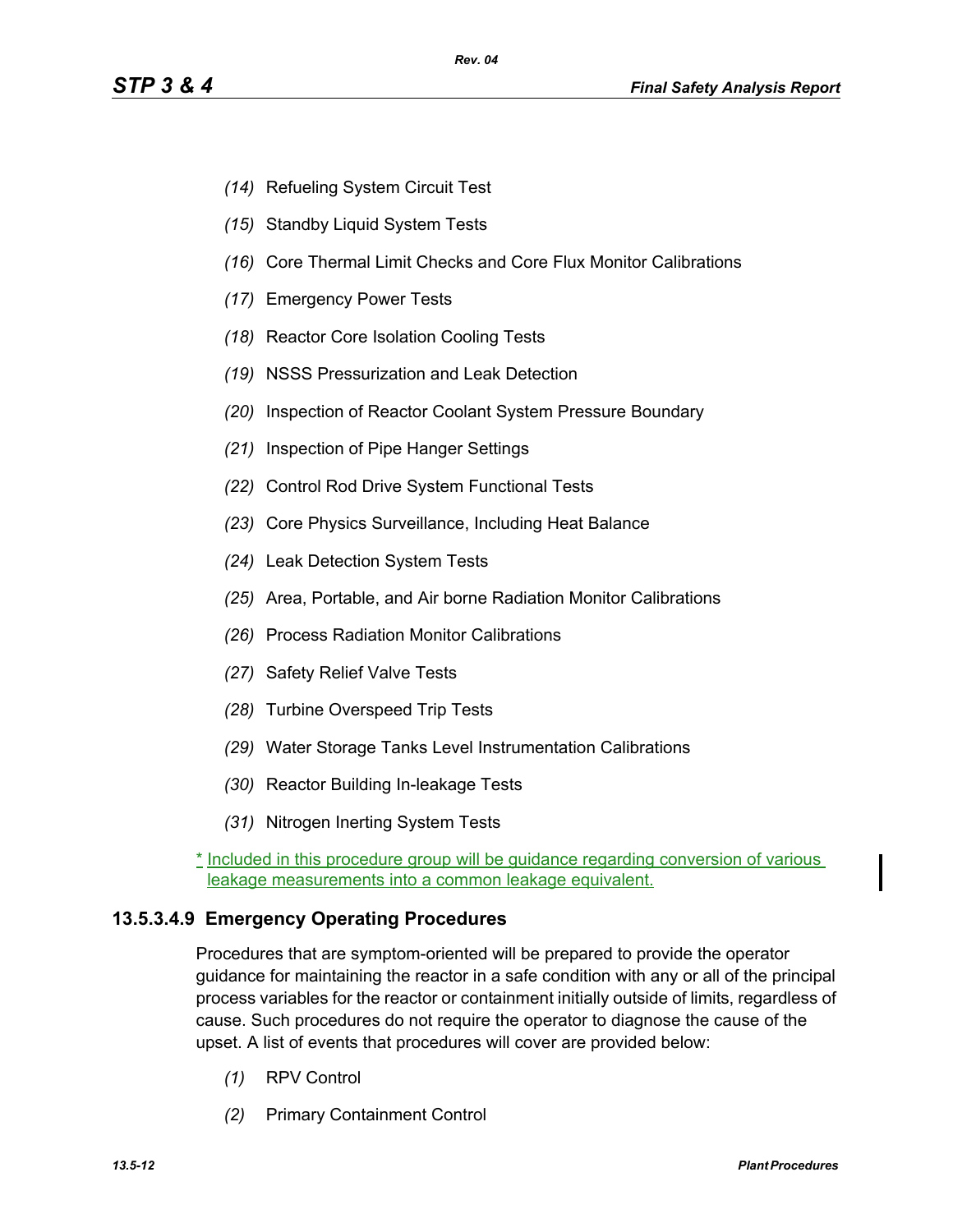- *(3)* Secondary Containment Control
- *(4)* Radioactivity Release Control
- *(5)* Level Restoration (Alternate Level Control)
- *(6)* Emergency (RPV) Pressurization
- *(7)* Steam Cooling
- *(8)* RPV Flooding
- *(9)* Level/Power Control
- *(10)* (Primary) Containment Flooding

#### **13.5.3.5.1 Supporting Documents**

*(1)* ABWR Tier 2 Rev. 04, Appendix 18A, Emergency Procedure Guidelines

#### **13.5.3.5.2 Regulation and Regulatory Requirements**

- *(1)* NUREG-0737, Supplement No. 1, Clarification of TMI Action Plan Requirements, 1982
- *(2)* NUREG-0899, Guidelines for the Preparation of Emergency Operating Procedures, 1982
- *(3)* NUREG-1358, Lessons Learned From the Special Inspection Program for Emergency Operating Procedures, 1989
- *(4)* NUREG-1358, Lessons Learned From the Special Inspection Program for Emergency Operating Procedures, Supplement 1,1992
- *(5)* NUREG/CR-5228, Techniques for Preparing Flowchart Format Emergency Operating Procedures, Volumes 1 and 2,1989